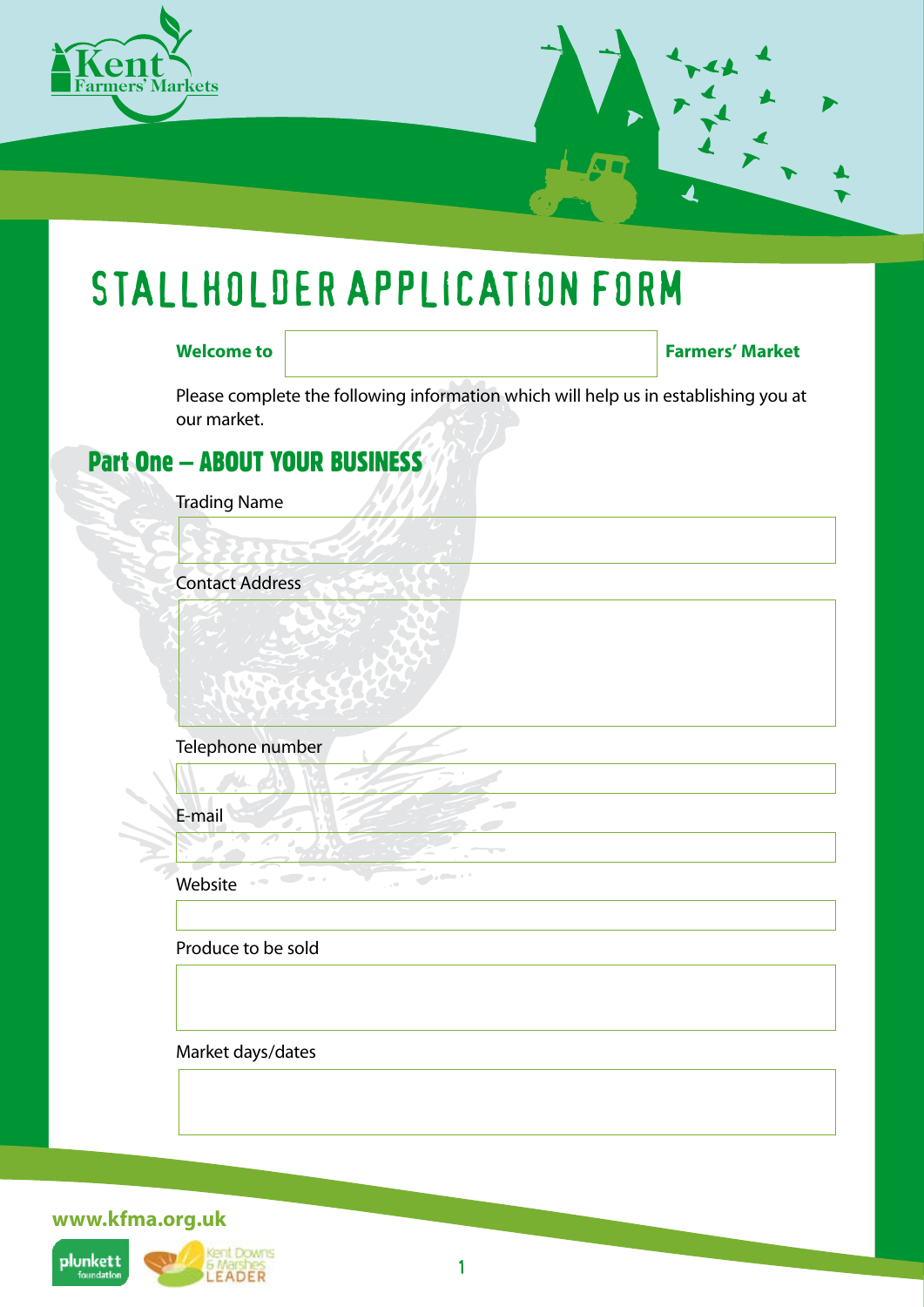

**www.kfma.org.uk**